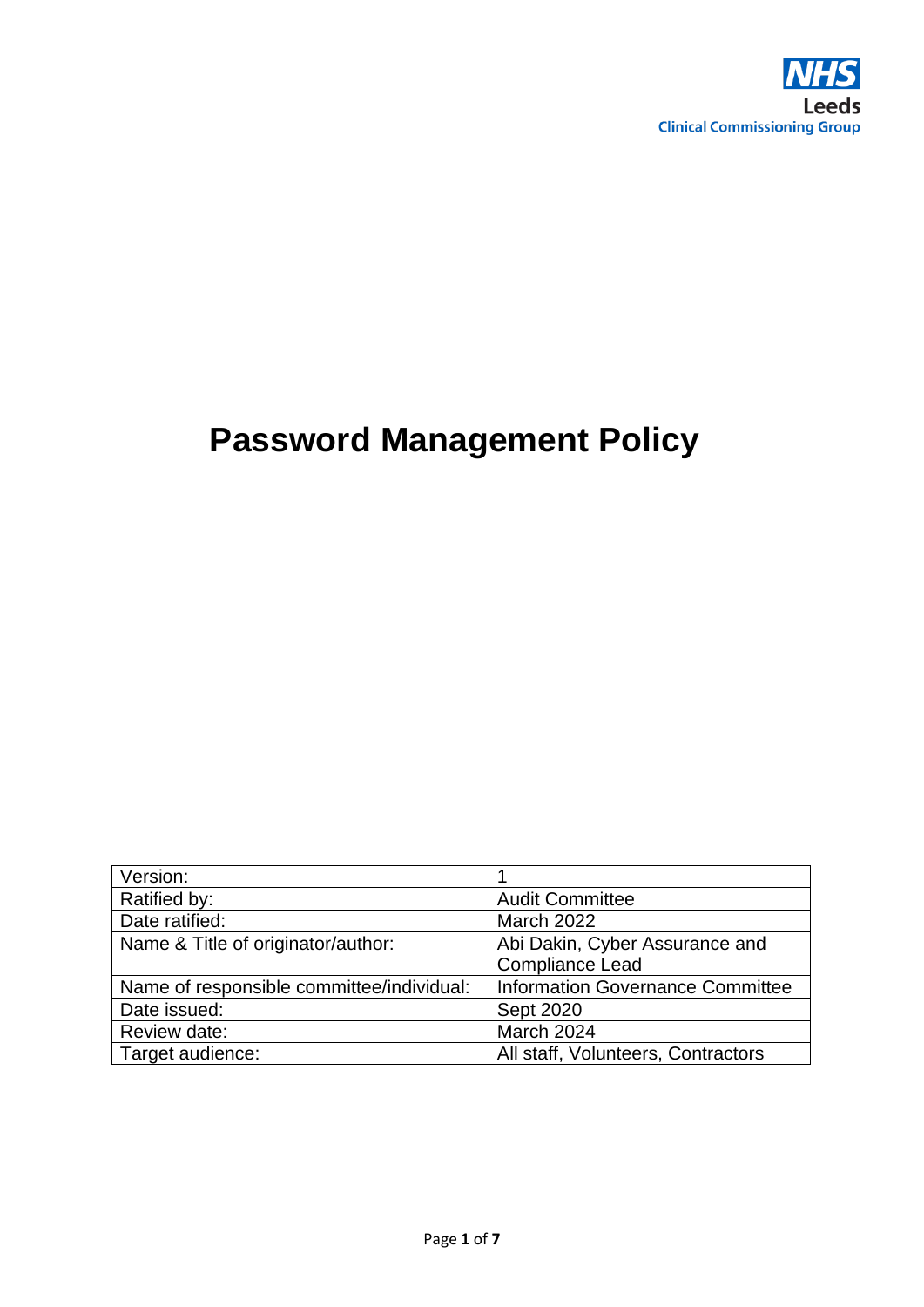#### **Executive Summary**

The Password Management Policy encompasses an assortment of methods in which to competently manage a robust and effective security system with regards to protecting personal data and computer systems.

It outlines the need for well thought out password protection and the risks associated with failing to do so. The policy has been developed and reviewed in line with developments within the Information Governance agenda.

#### **Equality Impact Assessment (EIA)**

This document has been assessed, using the EIA toolkit, to ensure consideration has been given to the actual or potential impacts on staff, certain communities or population groups, appropriate action has been taken to mitigate or eliminate the negative impacts and maximise the positive impacts and that the and that the implementation plans are appropriate and proportionate.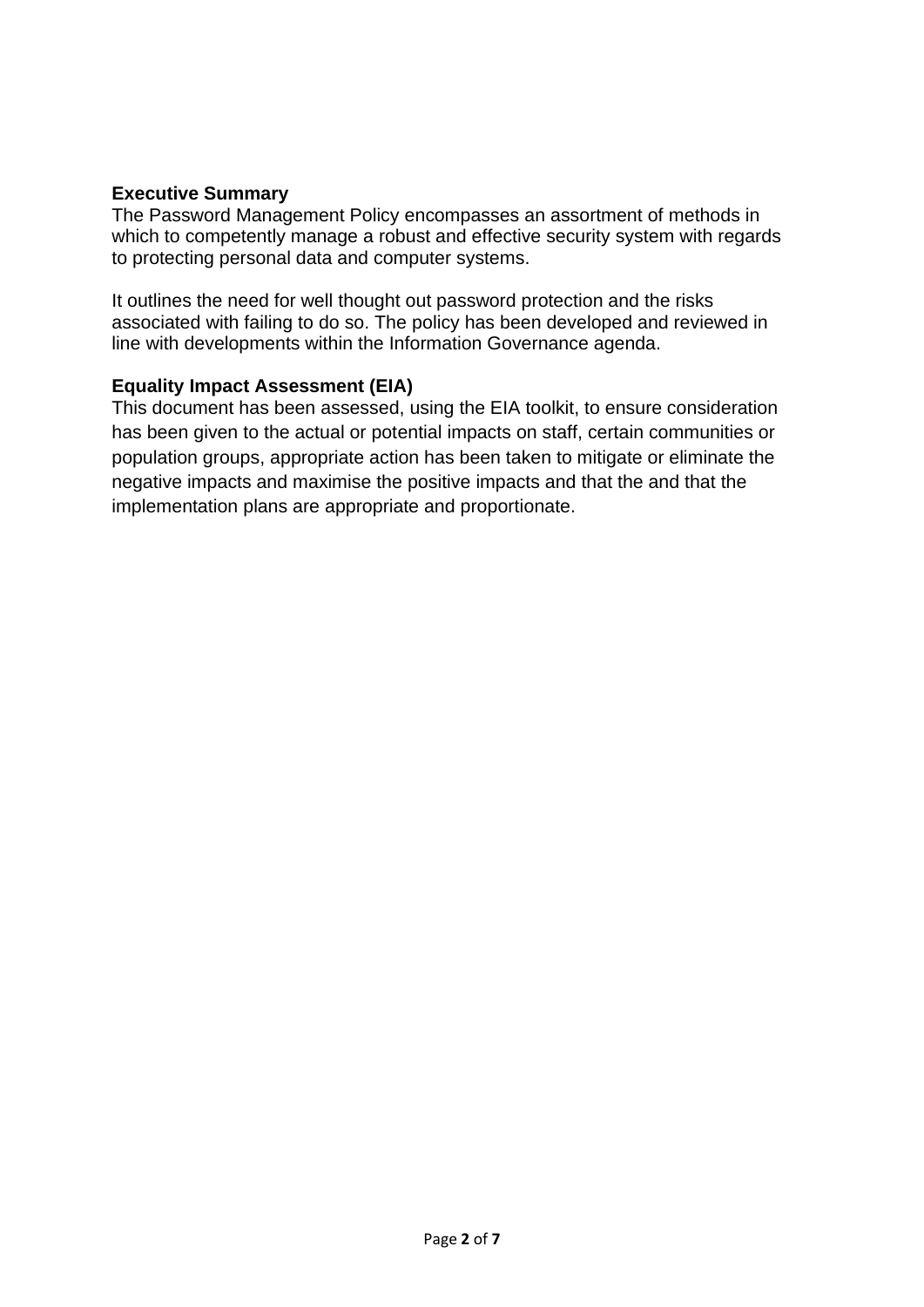# **Contents**

| $\mathbf{1}$ |  |
|--------------|--|
| 2            |  |
| 3            |  |
| 4            |  |
| 5.           |  |
| 6            |  |
| 7            |  |
| 8            |  |
| 9            |  |
| 10           |  |
| 11           |  |
| 12           |  |
| 13           |  |
| 14           |  |
|              |  |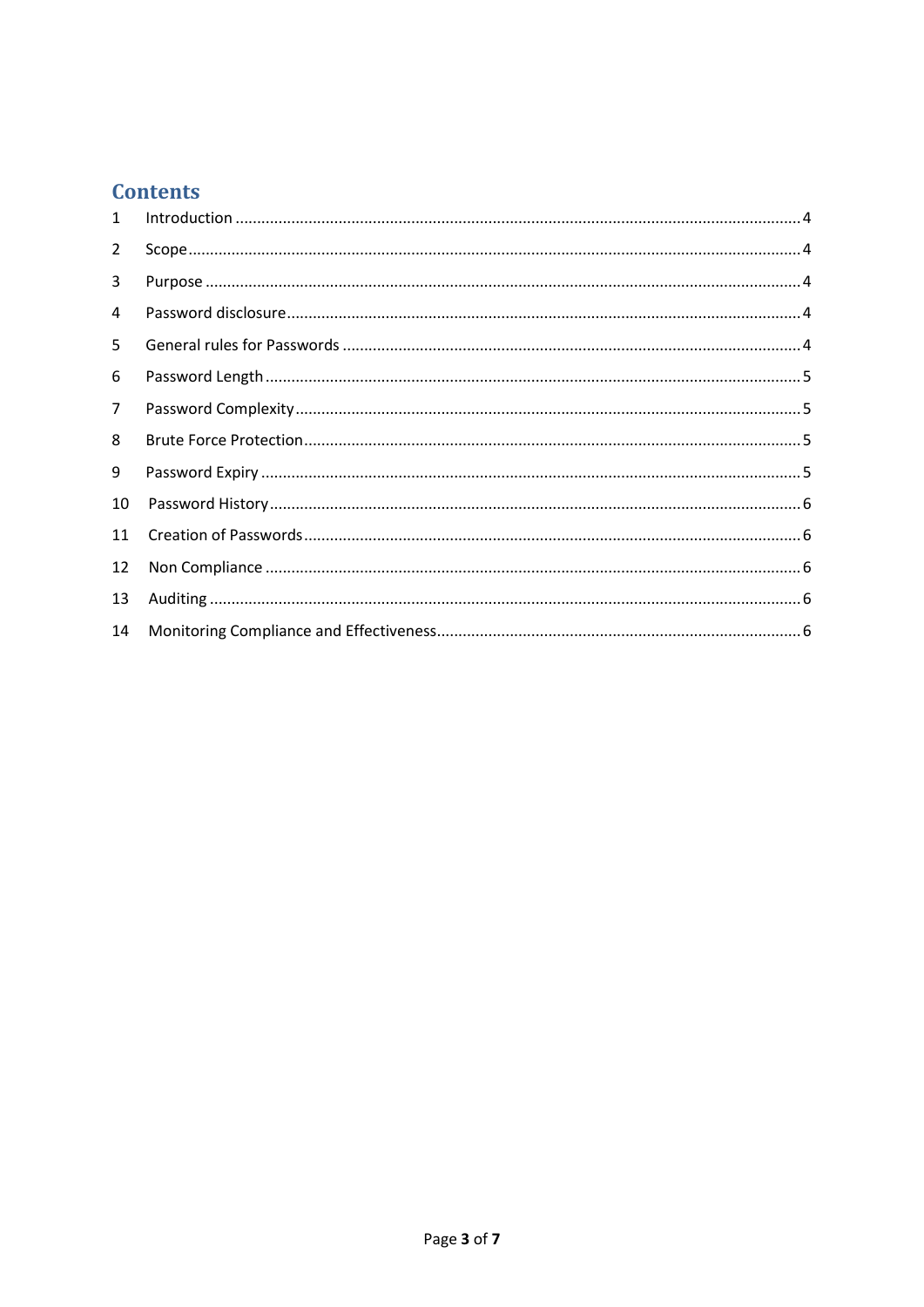## <span id="page-3-0"></span>**1 Introduction**

This protocol is part of a set of Information Management and Governance policies and procedures that support the delivery of the Information Governance Framework. It should be read in conjunction with these associated policies, in particular the Information Assurance Policy and the Acceptable Use Protocol. A failure to comply with this protocol could lead to an inability to collect and present legally admissible evidence and a breach of our legislative, regulatory and/or contractual requirements, including the General Data Protection Regulations, Data Protection Act 2018 and the Data Security and Protection Toolkit.

## <span id="page-3-1"></span>**2 Scope**

This protocol applies to the CCG Network ID specifically. To everyone who has access to CCG information, electronic information assets, systems, applications or IT equipment. These people are referred to as 'users' in this protocol. This may include, but is not limited to all employees, consultants, contractors and agents employed by Leeds CCG who are provided with authorised access to the CCG equipment, systems or information. All those who use or have access to CCG information must understand and adopt this protocol and are responsible for ensuring the security of the CCG's information systems and the information that they use or handle.

This protocol relates to the authentication to all Information Systems (IS) environments operated by Leeds CCG or contracted with a third party for use by Leeds CCG, however it is specifically for the CCG Network ID.

#### <span id="page-3-2"></span>**3 Purpose**

The objective of this protocol is to ensure that Leeds CCG has adequate controls for access to systems and data via user-challenge or 'password', and that users understand their responsibilities with regards to password use. This protocol establishes a standard for creating and maintaining passwords. Standards and guidance produced by the National Cyber Security Centre (NCSC) suggests that using a longer password that never need be changed discourages a person to reuse passwords and encourages them to commit it to memory.

#### <span id="page-3-3"></span>**4 Password disclosure**

Users SHALL NOT, under any circumstances, share or disclose their password. Password disclosure is deemed a serious security matter and will be dealt with under the CCG's Disciplinary procedure, which may include dismissal.

## <span id="page-3-4"></span>**5 General rules for Passwords**

Your CCG password SHALL only be used for your CCG network ID. Users MUST NOT write their passwords down under any circumstances. Well known phrases or lyrics shall NOT be used.

If you believe your password has been compromised by another user, use control/alt/delete to change your password as soon as you are able and report it to the Service Desk.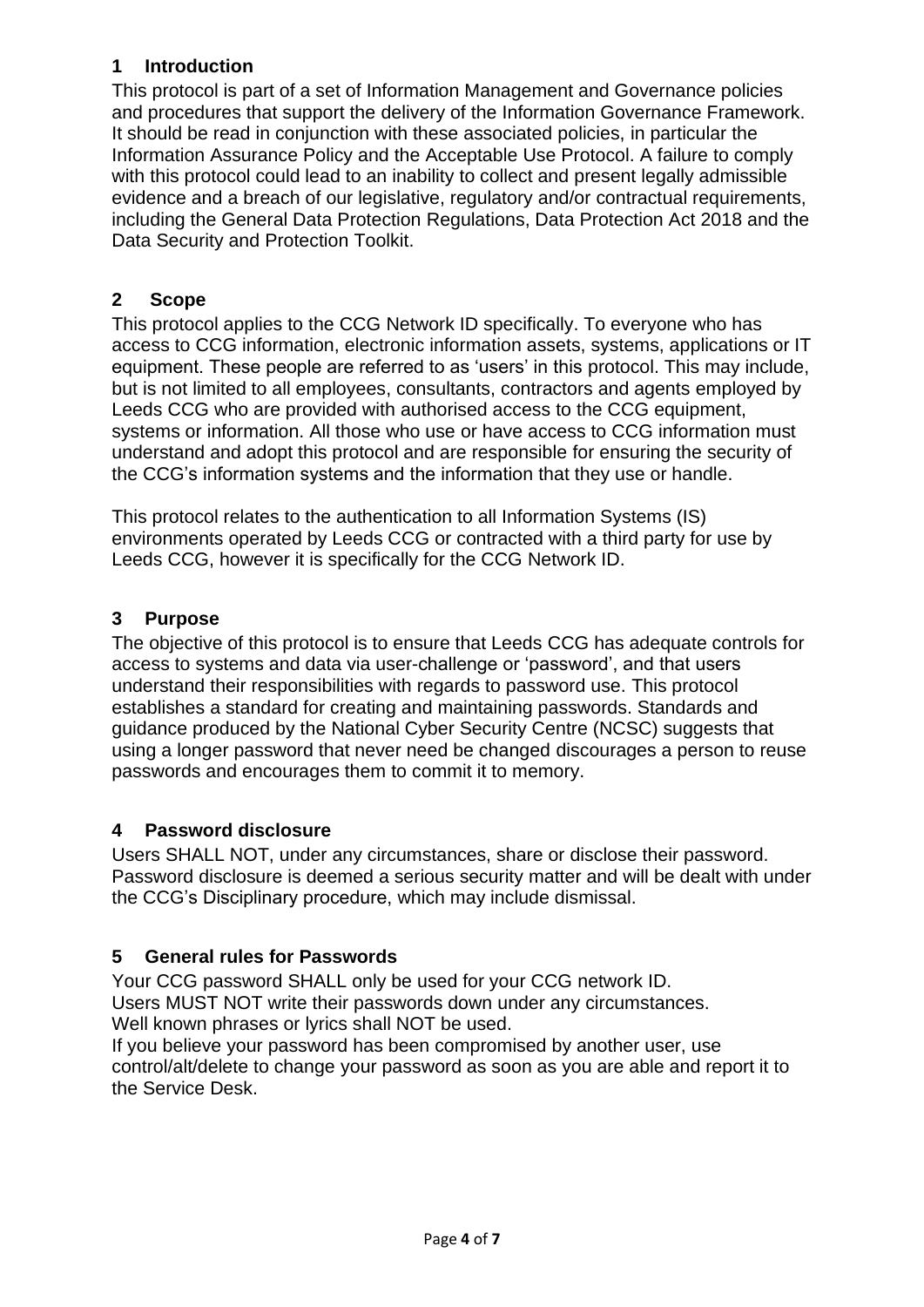#### <span id="page-4-1"></span><span id="page-4-0"></span>**6 Password Length**

- All user level passwords must be at least twelve (12) characters long.
- Systems/ADM raised privilege accounts passwords should be at least sixteen (16) characters long.
- Ideal passwords are a series of multiple random words that will be remembered by the user, separated by a symbol (e.g. "Retrokettle-ship"). This helps balance security with memorability.

#### **7 Password Complexity**

<span id="page-4-2"></span>Active Directory passwords must include at least 2 of 3 complexity characters (Capital letter, Numbers or Special character)

#### **8 Brute Force Protection**

To mitigate against brute-force attacks, passwords shall NOT:

Brute force attacks are used by hackers to quickly guess passwords by using a database of known, common passwords.

- Include any element of the user's name, payroll number or log-in ID, nor the name of any team, or other identifier that relates to the user or of Leeds CCG.
- Be left as a default or generic system password.
- Include known, easily guessable phrases: "Letmein\*\*\*\*", "password\*\*\*", etc.
- Include common names such as family members, pets, friends, coworkers, celebrities, famous historical figures, etc.
- Include system or application terms and names, commands, sites, companies, hardware or software (e.g. "MicrosoftWindows10", "CCGPassword2").
- Include personal information, addresses, birthdays, email, phone numbers, etc.
- Patterns such as abcdef, ASDFGH, zyxwvuts, 123321, 123456, 98765…etc.
- Any of the above spelled backwards.
- Any of the above preceded or followed by a digit (e.g. secret1, 1secret).

An Audit of passwords shall be carried out in order to address passwords not meeting this protocol.

Technical controls shall lockout any user who makes ten (10) failed attempts to enter their password.

#### <span id="page-4-3"></span>**9 Password Expiry**

Passwords will expire and need to be changed after 365 days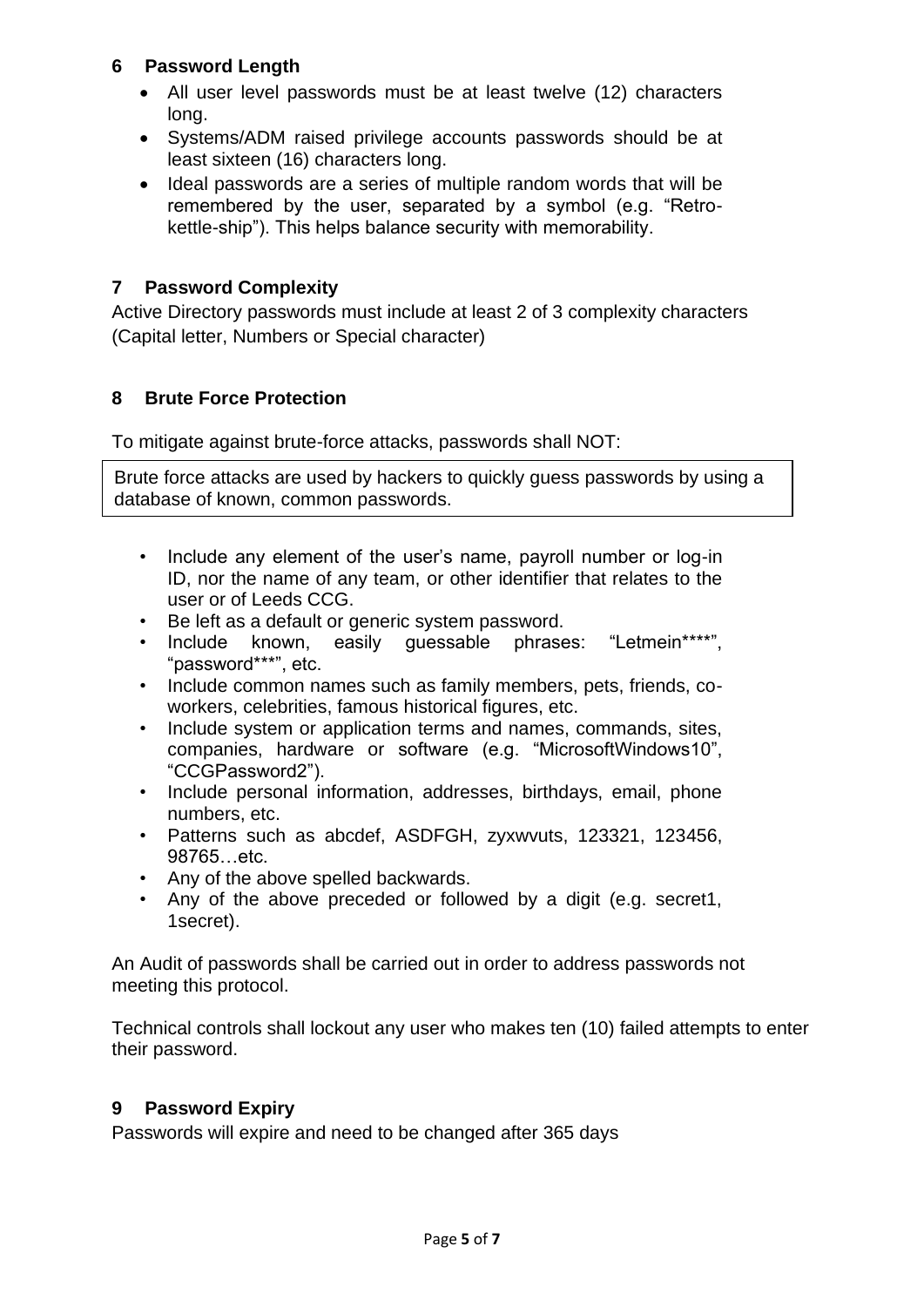#### <span id="page-5-0"></span>**10 Password History**

Users shall NOT reuse previous passwords as this carries a risk that previous passwords were breached.

<span id="page-5-1"></span>Technical controls will prevent the reuse of passwords to 10 instances.

#### **11 Creation of Passwords**

Password generation tools are available on the internet and should be used to provide a random, memorable series of words to be separated by spaces or characters. This follows guidance produced by the National Cyber Security Centre (NCSC) and is considered best practice.

#### <span id="page-5-2"></span>**12 Non Compliance**

If you fail to comply with this protocol you may be referred and subject to the Disciplinary Policy and Procedure. A potential outcome of disciplinary action could result in your dismissal with or without notice or payment in lieu of notice

#### <span id="page-5-3"></span>**13 Auditing**

System access logons are recorded in event logs, whether these are successful or not. These logs are maintained for a period of time and unsuccessful attempts are noted and monitored. These logs can be used to ascertain breaches in security and to determine the person responsible.

#### <span id="page-5-4"></span>**14 Monitoring Compliance and Effectiveness**

Staff are expected to comply with the requirements set out within the Password Protocol and related policies. Compliance will be monitored via, completion of staff questionnaires, incidents reported, electronic audit trails.

Non adherence to the Password Management Policy and related policies will result in local Disciplinary Policies being implemented.